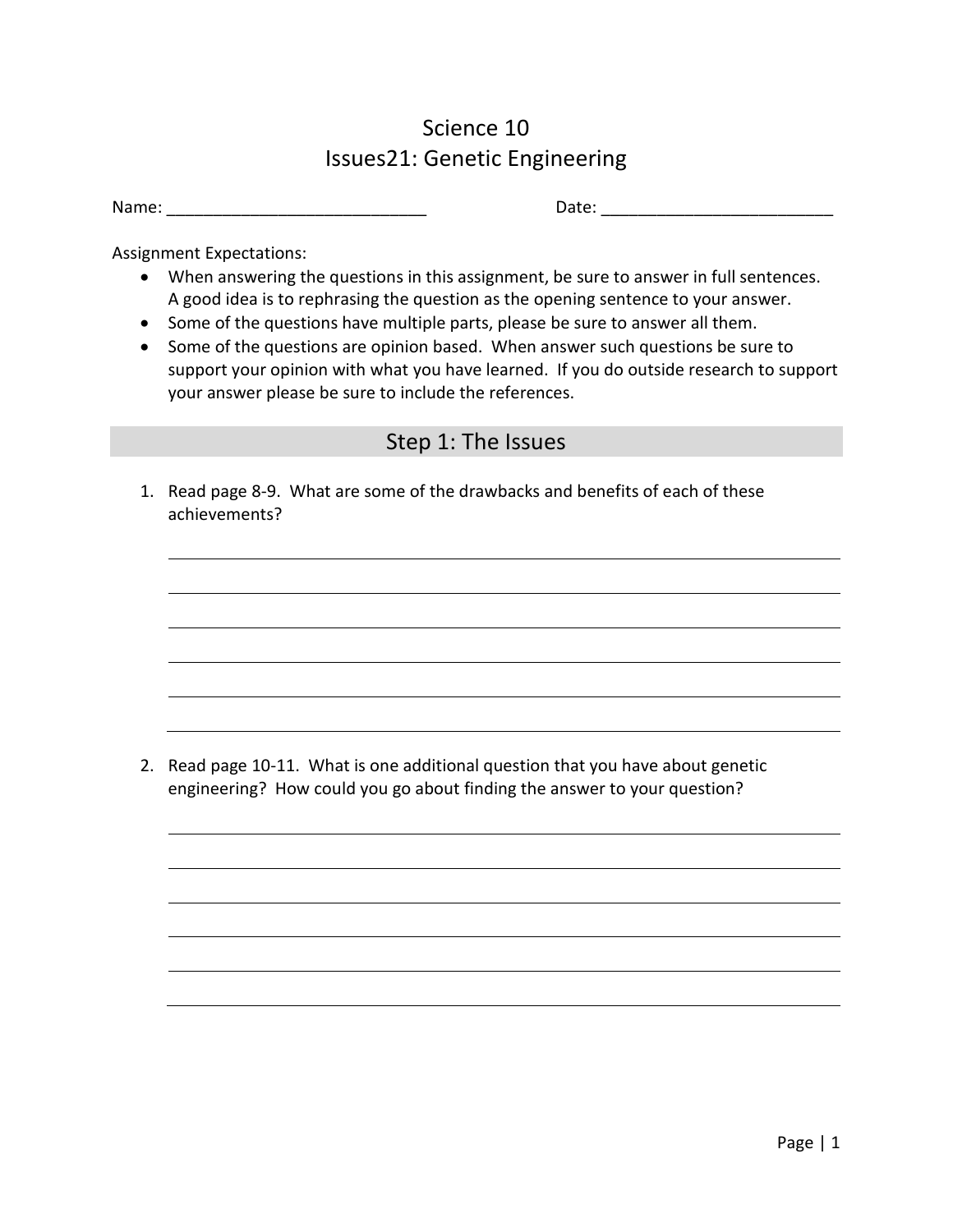|  |  | 3. Read page 12-13. Which of these issues concerns you most? Why? |  |
|--|--|-------------------------------------------------------------------|--|
|--|--|-------------------------------------------------------------------|--|

| 4. | Look up and define the term Genetic Engineering:                                                                                                                  |
|----|-------------------------------------------------------------------------------------------------------------------------------------------------------------------|
|    |                                                                                                                                                                   |
|    |                                                                                                                                                                   |
|    |                                                                                                                                                                   |
|    |                                                                                                                                                                   |
|    | <b>Reference:</b>                                                                                                                                                 |
|    |                                                                                                                                                                   |
| 5. | Read page 14-15. What do you think are the greatest concerns facing farmers growing<br>crops for food? How could these problems be addressed using GE technology? |
|    |                                                                                                                                                                   |
|    |                                                                                                                                                                   |
|    |                                                                                                                                                                   |
|    |                                                                                                                                                                   |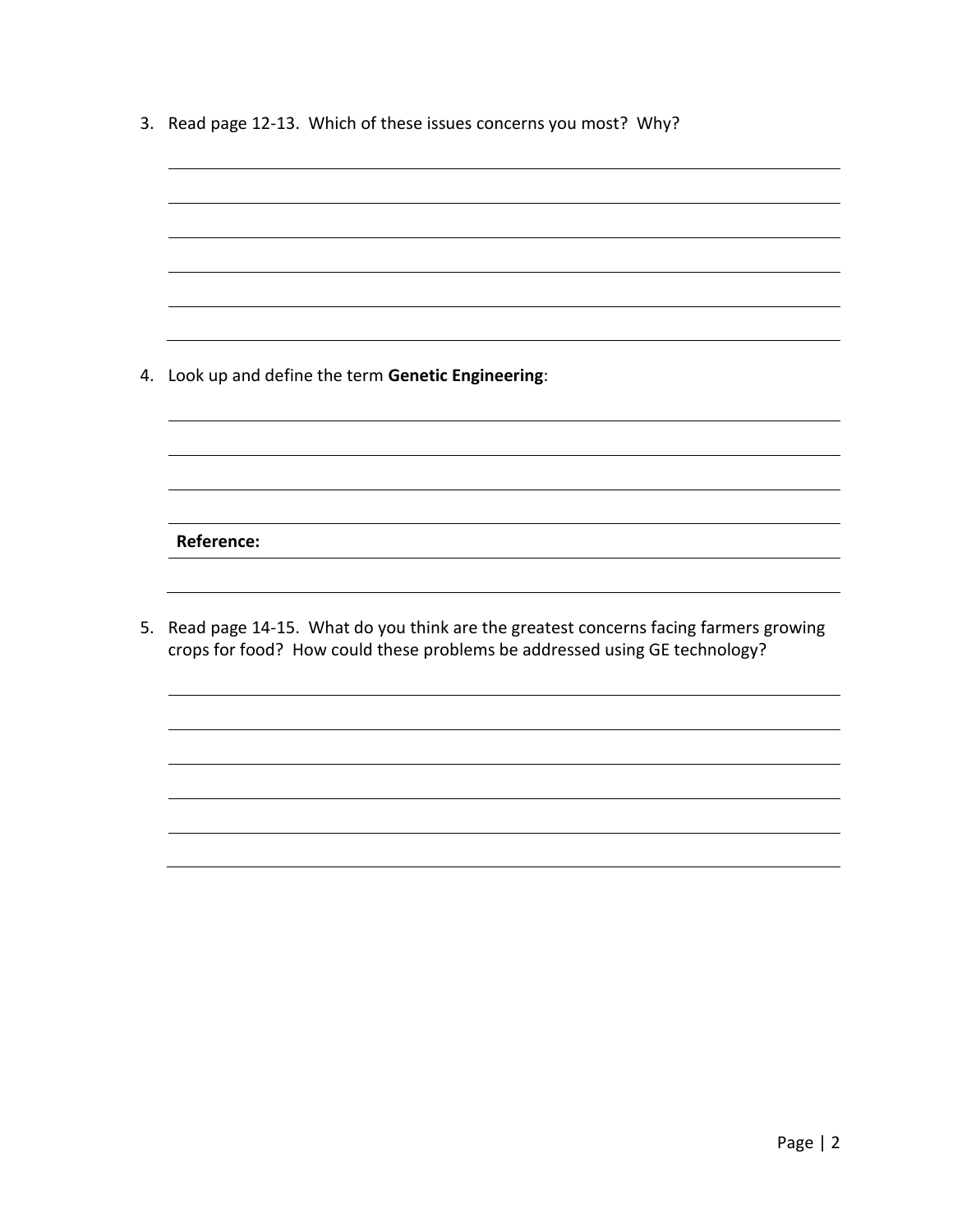6. Read page 16-17. Many people choose the facts they will believe based on what they already think. How can a person avoid doing this?

7. Look up and define the word **bias**:

**Reference:**

8. What biases do you hold either for or against genetic engineering? How might these biases have affected your opinion of GE crops?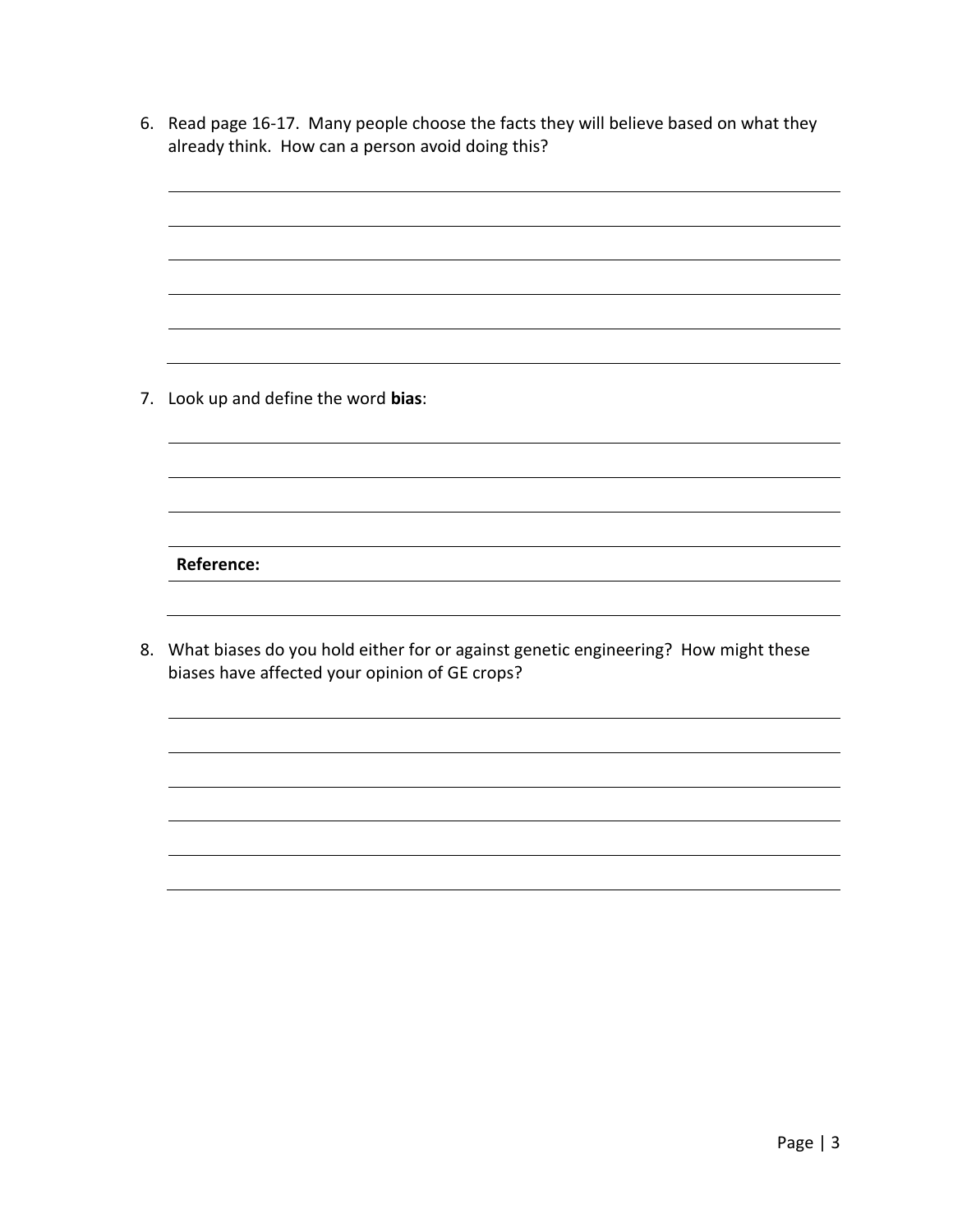9. Read page 18-19. Do you think that athletes should be allowed to use gene doping? Does using gene doping create a level playing field? Why or why not?

10. Look up and define the term **ethical**:

**Reference:**

11. Read page 20-21. Do you think that three-parent babies are an ethical choice? Why or why not?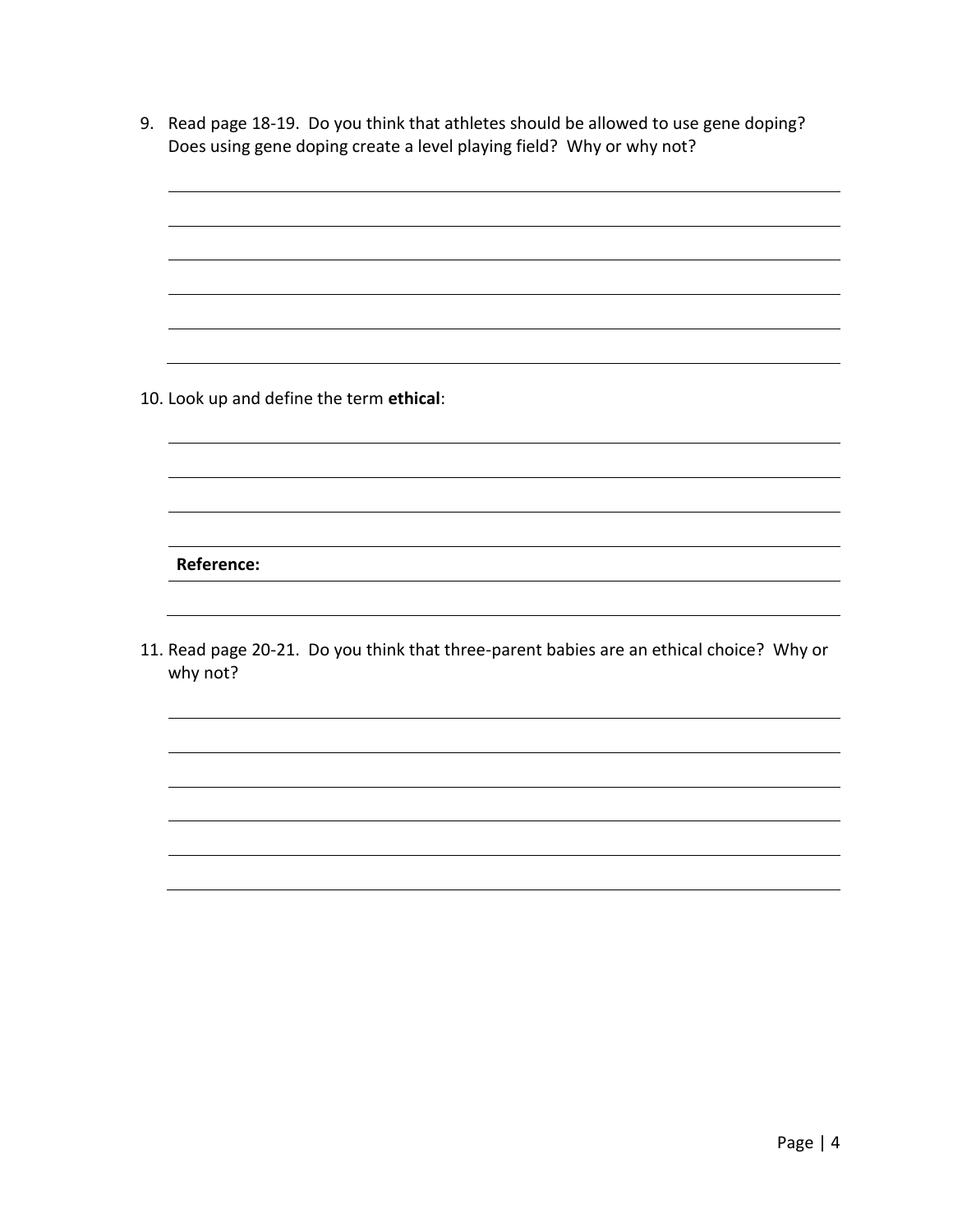12. Read page 22. Do you believe that Golden Rice is beneficial to society, or should its development be stopped? Why?

## Step 2: Game Changers

13. Read page 24-25. Glow-in-the-dark plants were created by introducing the lightemitting genes from marine bacteria into plants. What possible function do you think these plants might have?

14. Which of these new GE organisms do you think is the most important to society? Why?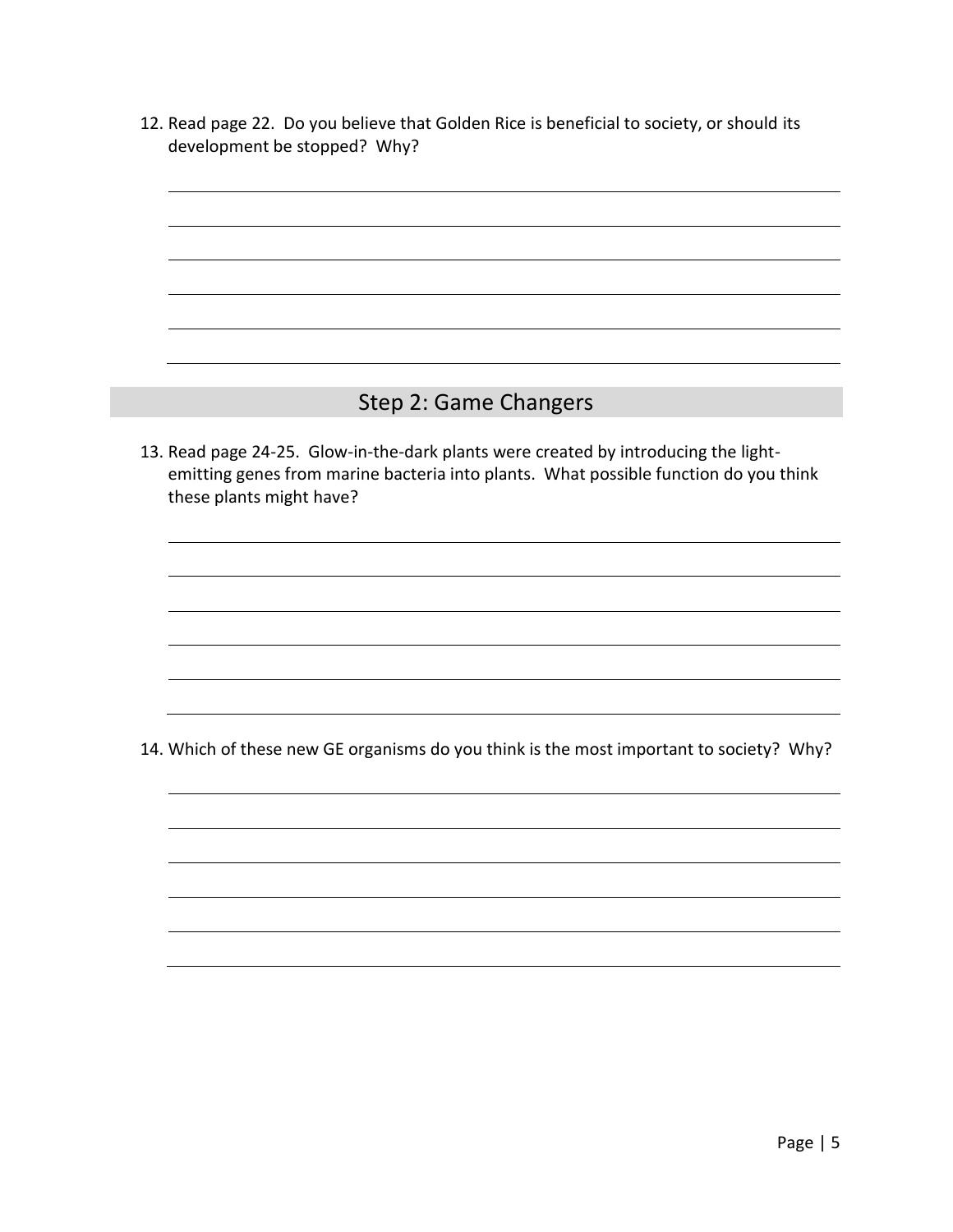15. Read page 26-27. Do you think it is reasonable to support the genetic engineering of pharmaceuticals but oppose the use of genetic engineering for other purposes? Why or why not?

16. Read page 28-29. Would you like to know your personal genome? Why or why not?

17. Read page 30-31. Prior to human trials, gene therapy techniques are tested on lab animals. Do you think it is ethical to test treatments on animals? What are other options?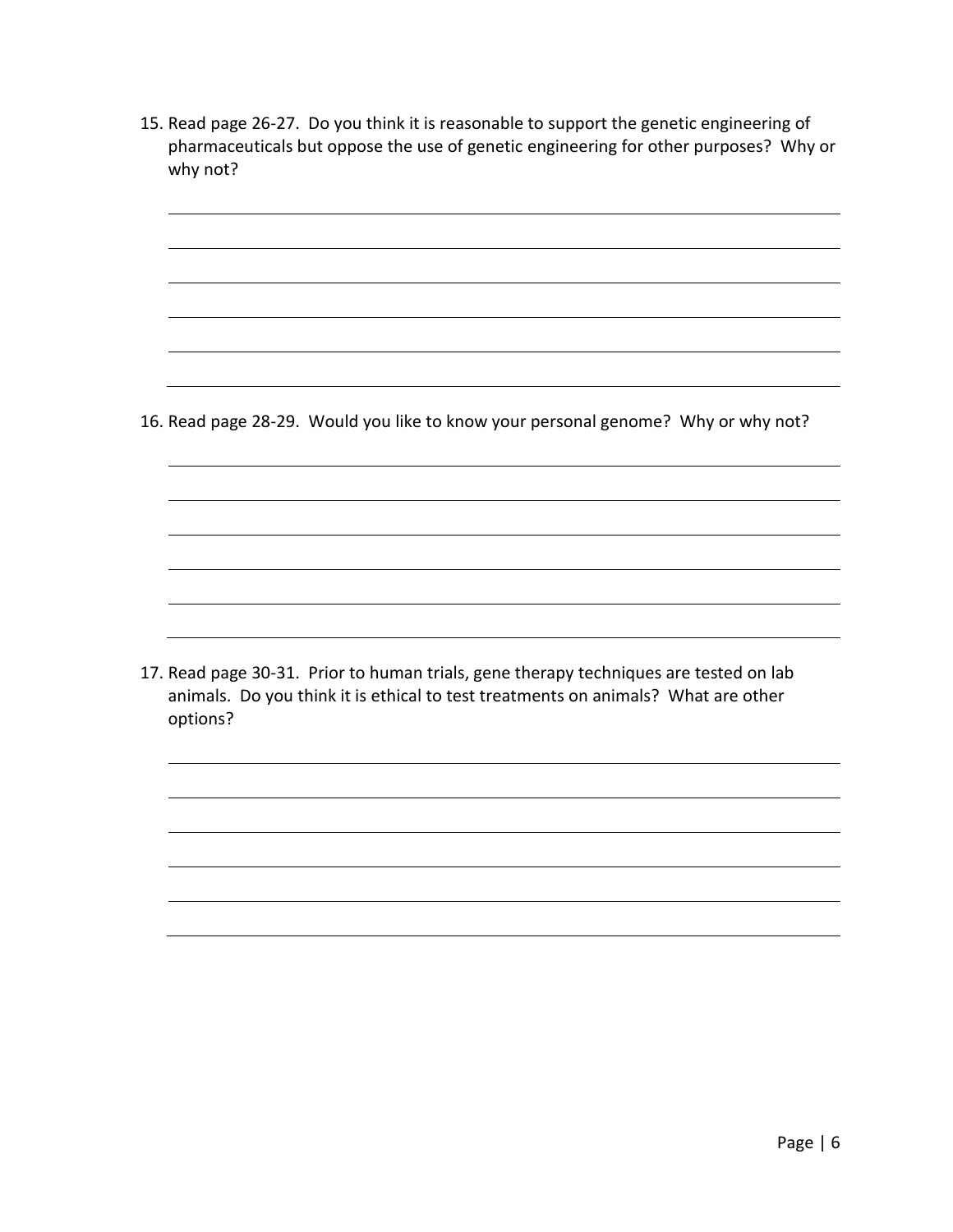| 18. Look up and define the term ideology: |  |
|-------------------------------------------|--|
|-------------------------------------------|--|

| Reference:                                                                                                                                        |
|---------------------------------------------------------------------------------------------------------------------------------------------------|
|                                                                                                                                                   |
|                                                                                                                                                   |
| 19. Read page 32-33. Do you think that the genetic engineering debate is based on science<br>or ideology? Has this helped or hindered the debate? |
|                                                                                                                                                   |
|                                                                                                                                                   |
|                                                                                                                                                   |
|                                                                                                                                                   |
|                                                                                                                                                   |
| 20. Read page 34-35. Would you eat GE fish? Why or why not?                                                                                       |
|                                                                                                                                                   |
|                                                                                                                                                   |
|                                                                                                                                                   |
|                                                                                                                                                   |
|                                                                                                                                                   |
|                                                                                                                                                   |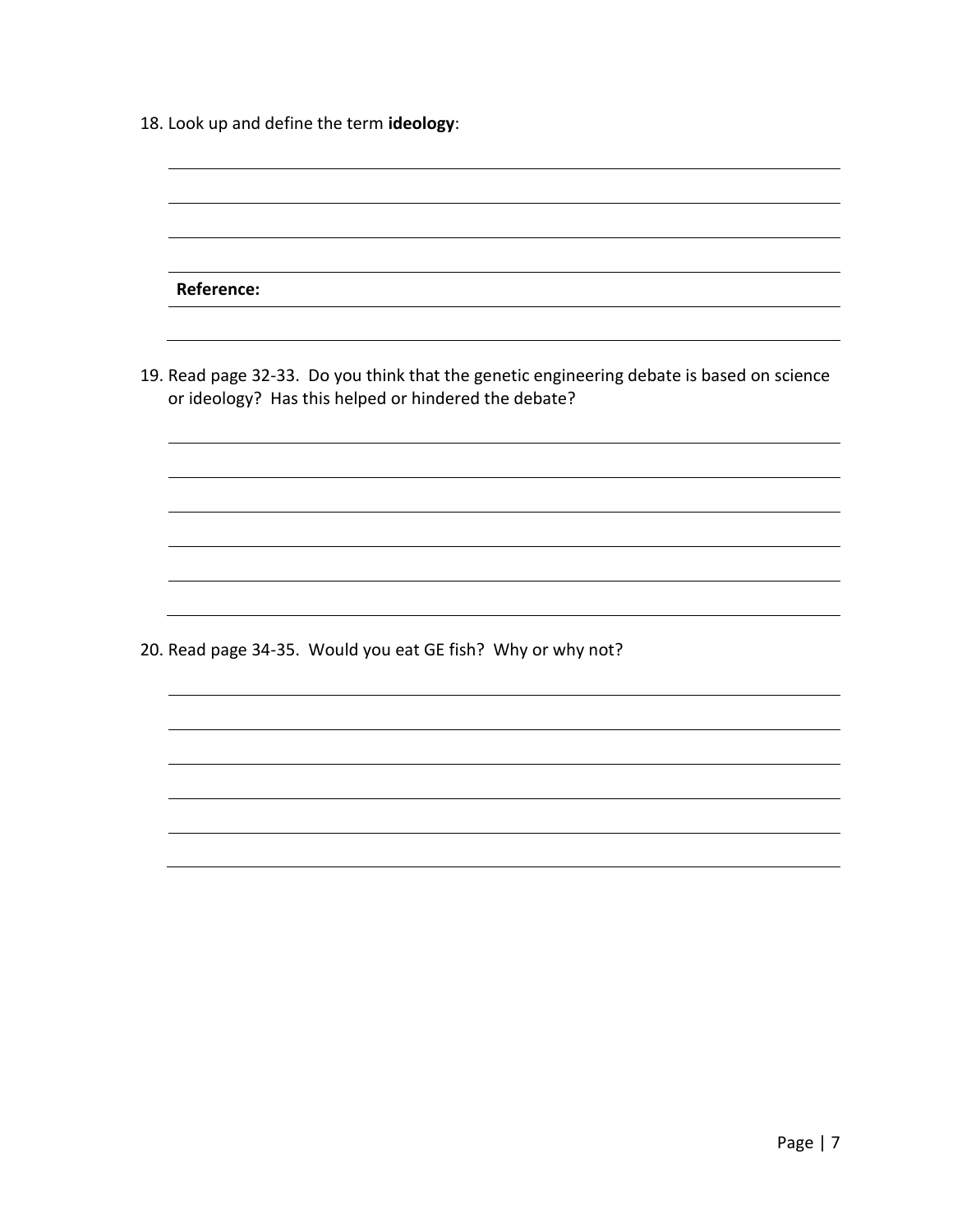21. Would you rather eat Super Salmon or Frankenfish? How might these names affect the public's perception of the GE fish issue? 22. Read page 36. Should food containing GE crops be labelled? Would it be more or less important to label a food as being sprayed with pesticides? Why? 23. Research what requirements are needed for a farm to be defined **organic**. **References:**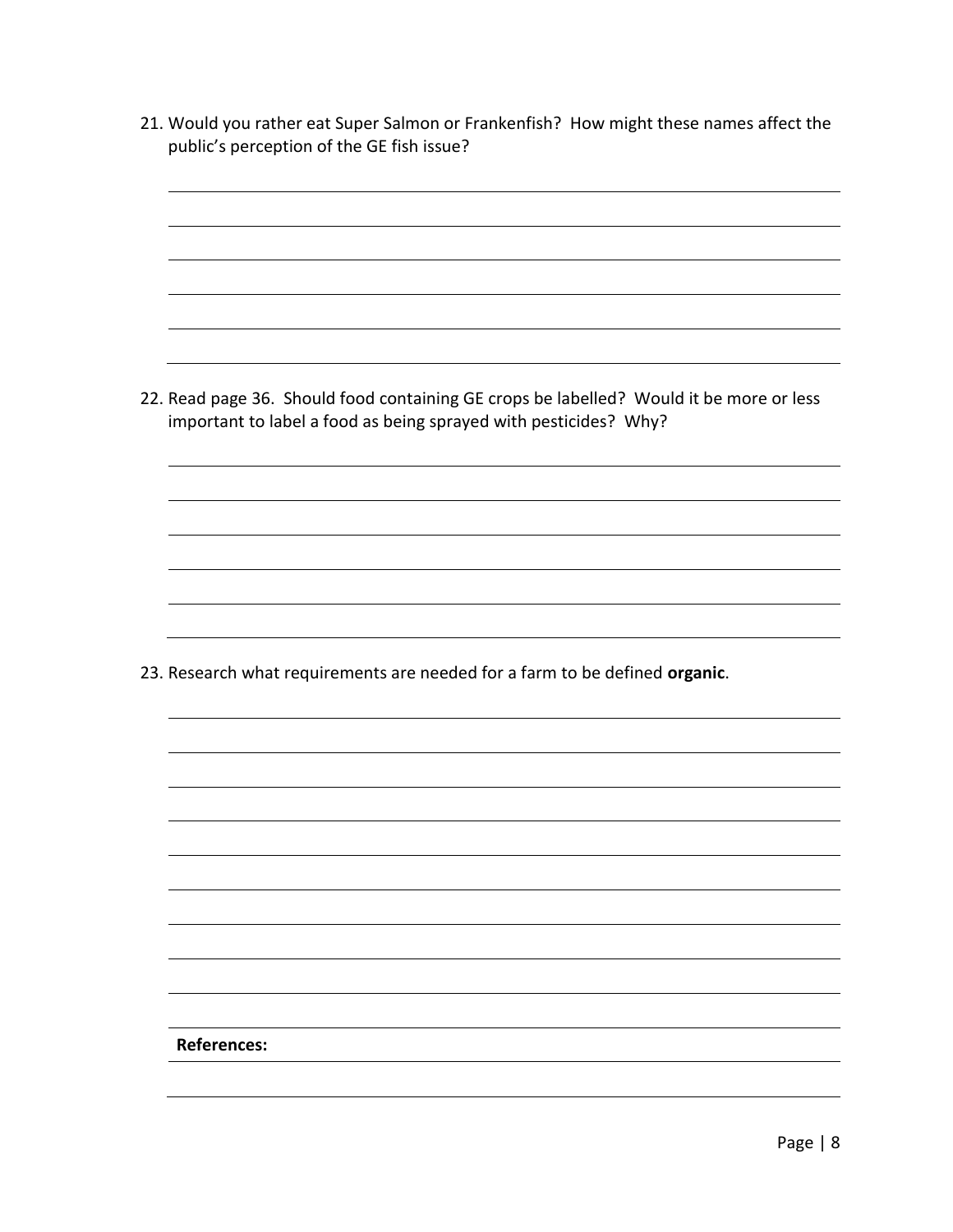24. Creston has a strong farming community. Use the internet to list 5 different commercial farms and include a list all of the goods (ex. fruits, vegetables, dairy, eggs, meat) that they grow there. If possible identify if the farm identifies as an organic farm.

|                         | Name of Farm | Goods (ex. fruits, vegetables, dairy, eggs, meat) | Organic? |
|-------------------------|--------------|---------------------------------------------------|----------|
| $\mathbf 1$             |              |                                                   |          |
| $\overline{2}$          |              |                                                   |          |
| $\overline{\mathbf{3}}$ |              |                                                   |          |
| $\overline{4}$          |              |                                                   |          |
| 5                       |              |                                                   |          |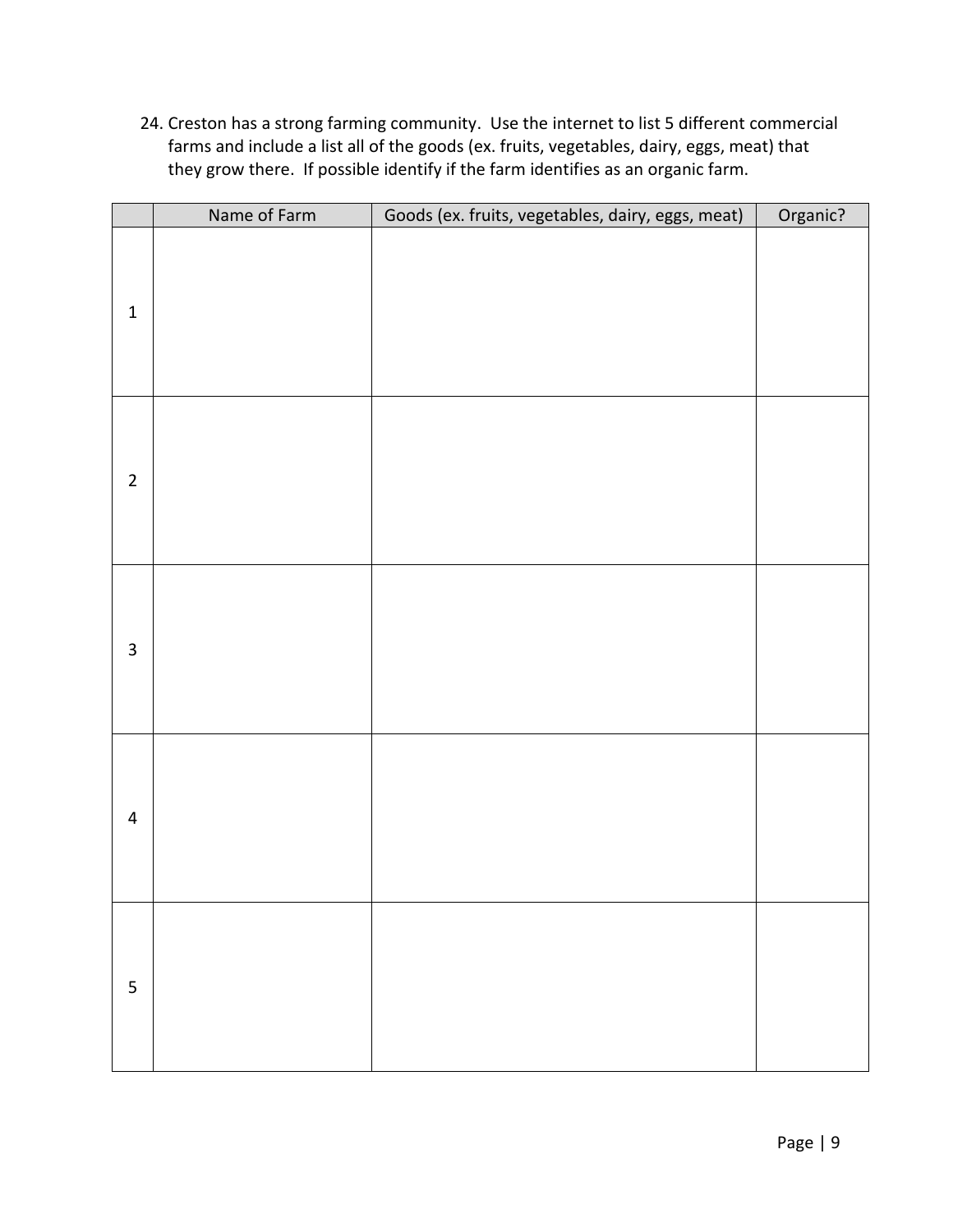- 25. Read page 38. You will be completing this research as your final assignment for this unit. Follow the steps below to prepare your research and write your draft. Note: you will be required to prepare a final good copy as well.
- 26. Research: Choose a genetic engineering topic that interests you, such as gene therapy, designer babies, or GE foods. Research this topic using reliable and credible sources. Be skeptical of information. Don't believe everything you read. Use the Internet to come up with a few research topics that you may be interested in pursuing:
	- $\bullet$   $\overbrace{\hspace{25mm}}$   $\overbrace{\hspace{25mm}}$   $\overbrace{\hspace{25mm}}$   $\overbrace{\hspace{25mm}}$   $\overbrace{\hspace{25mm}}$  $\bullet$   $\overbrace{\hspace{25mm}}$   $\overbrace{\hspace{25mm}}$   $\overbrace{\hspace{25mm}}$   $\overbrace{\hspace{25mm}}$   $\overbrace{\hspace{25mm}}$  $\bullet$   $\overbrace{\phantom{...}}$   $\overbrace{\phantom{...}}$   $\overbrace{\phantom{...}}$   $\overbrace{\phantom{...}}$   $\overbrace{\phantom{...}}$   $\overbrace{\phantom{...}}$  $\bullet$   $\overbrace{\phantom{...}}$   $\overbrace{\phantom{...}}$   $\overbrace{\phantom{...}}$   $\overbrace{\phantom{...}}$   $\overbrace{\phantom{...}}$   $\overbrace{\phantom{...}}$   $\overbrace{\phantom{...}}$   $\overbrace{\phantom{...}}$   $\overbrace{\phantom{...}}$   $\overbrace{\phantom{...}}$   $\overbrace{\phantom{...}}$   $\overbrace{\phantom{...}}$   $\overbrace{\phantom{...}}$   $\overbrace{\phantom{...}}$   $\overbrace{\phantom{...}}$   $\overbrace{\phantom{...}}$   $\overbrace{\phantom{...}}$   $\overbrace{\phantom{...}}$   $\bullet$   $\overbrace{\phantom{...}}$   $\overbrace{\phantom{...}}$   $\overbrace{\phantom{...}}$   $\overbrace{\phantom{...}}$   $\overbrace{\phantom{...}}$   $\overbrace{\phantom{...}}$
- 27. Decide: Before taking a position, you must consider both sides of the issue. Recognize that your position is based on incomplete knowledge. Our understanding of genetic engineering is constantly changing. Don't make the mistake of being locked into a particular position – be willing to change your opinion based on new information that you gather. Which topic have you decided to complete your research on?
	- $\bullet$   $\overbrace{\phantom{...}}$   $\overbrace{\phantom{...}}$   $\overbrace{\phantom{...}}$   $\overbrace{\phantom{...}}$   $\overbrace{\phantom{...}}$   $\overbrace{\phantom{...}}$
- 28. Take a Stand: When you feel confident in your knowledge, you can take a stand for what you believe in. Don't worry that you don't have all the information. You can still take a tentative (ie. temporary) position on the issue based on what you know now. In the future, you might change your mind. Briefly state what your current stand is on the topic you have chosen (ex. are you for or against it?):
	- $\bullet$   $\overbrace{\hspace{25mm}}$   $\overbrace{\hspace{25mm}}$   $\overbrace{\hspace{25mm}}$   $\overbrace{\hspace{25mm}}$  $\bullet$   $\overbrace{\phantom{...}}$   $\overbrace{\phantom{...}}$   $\overbrace{\phantom{...}}$   $\overbrace{\phantom{...}}$   $\overbrace{\phantom{...}}$   $\overbrace{\phantom{...}}$  $\bullet$   $\overbrace{\hspace{25mm}}$   $\overbrace{\hspace{25mm}}$   $\overbrace{\hspace{25mm}}$   $\overbrace{\hspace{25mm}}$   $\overbrace{\hspace{25mm}}$  $\bullet$   $\overbrace{\hspace{25mm}}$   $\overbrace{\hspace{25mm}}$   $\overbrace{\hspace{25mm}}$   $\overbrace{\hspace{25mm}}$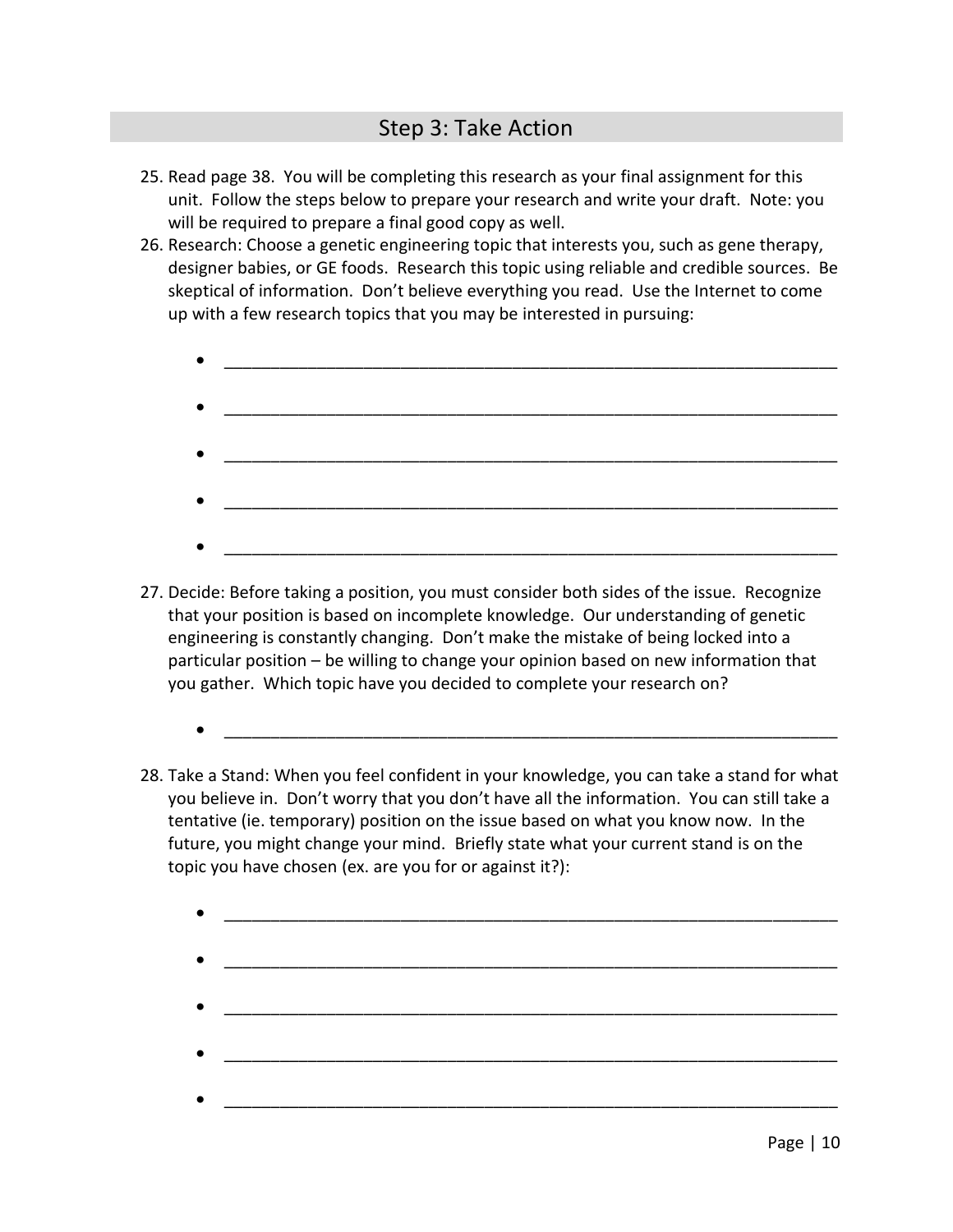- 29. Rough Draft: Answer the following questions in full sentences. Be sure to keep track of all of your sources of information as you go, including the date you accessed any websites.
	- a) What is the issue you are interested in? Describe the issue in full.

**References:**

b) What is your current position on the issue? Be sure to explain why you have taken this position.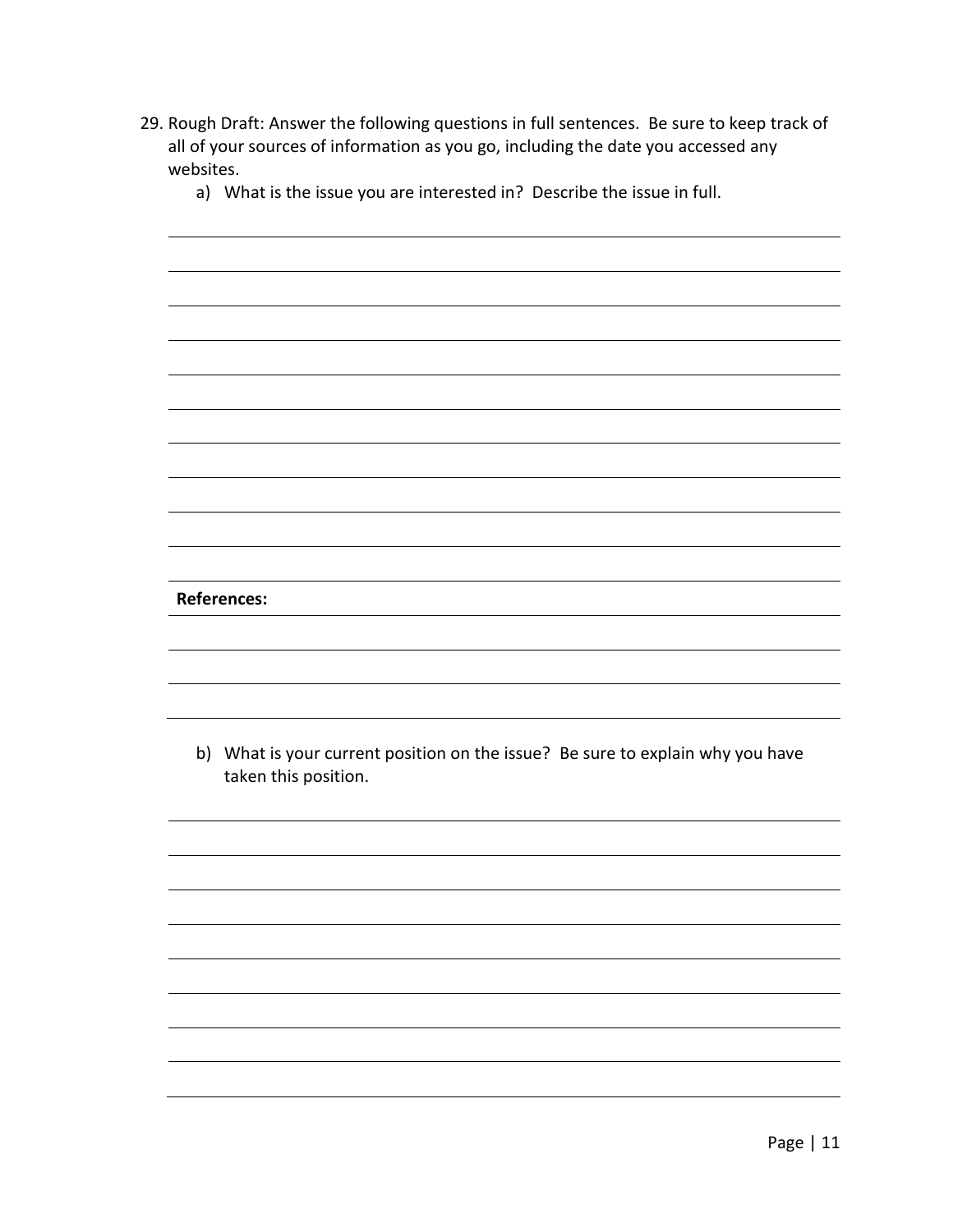| <b>References:</b>                                                        |
|---------------------------------------------------------------------------|
|                                                                           |
|                                                                           |
|                                                                           |
|                                                                           |
| c) What information or example can you include to support your position?  |
|                                                                           |
|                                                                           |
|                                                                           |
|                                                                           |
|                                                                           |
|                                                                           |
|                                                                           |
|                                                                           |
|                                                                           |
|                                                                           |
|                                                                           |
|                                                                           |
| <b>References:</b>                                                        |
|                                                                           |
|                                                                           |
|                                                                           |
|                                                                           |
| d) What is the "other side" of the issue and why don't you agree with it? |
|                                                                           |
|                                                                           |
|                                                                           |
|                                                                           |